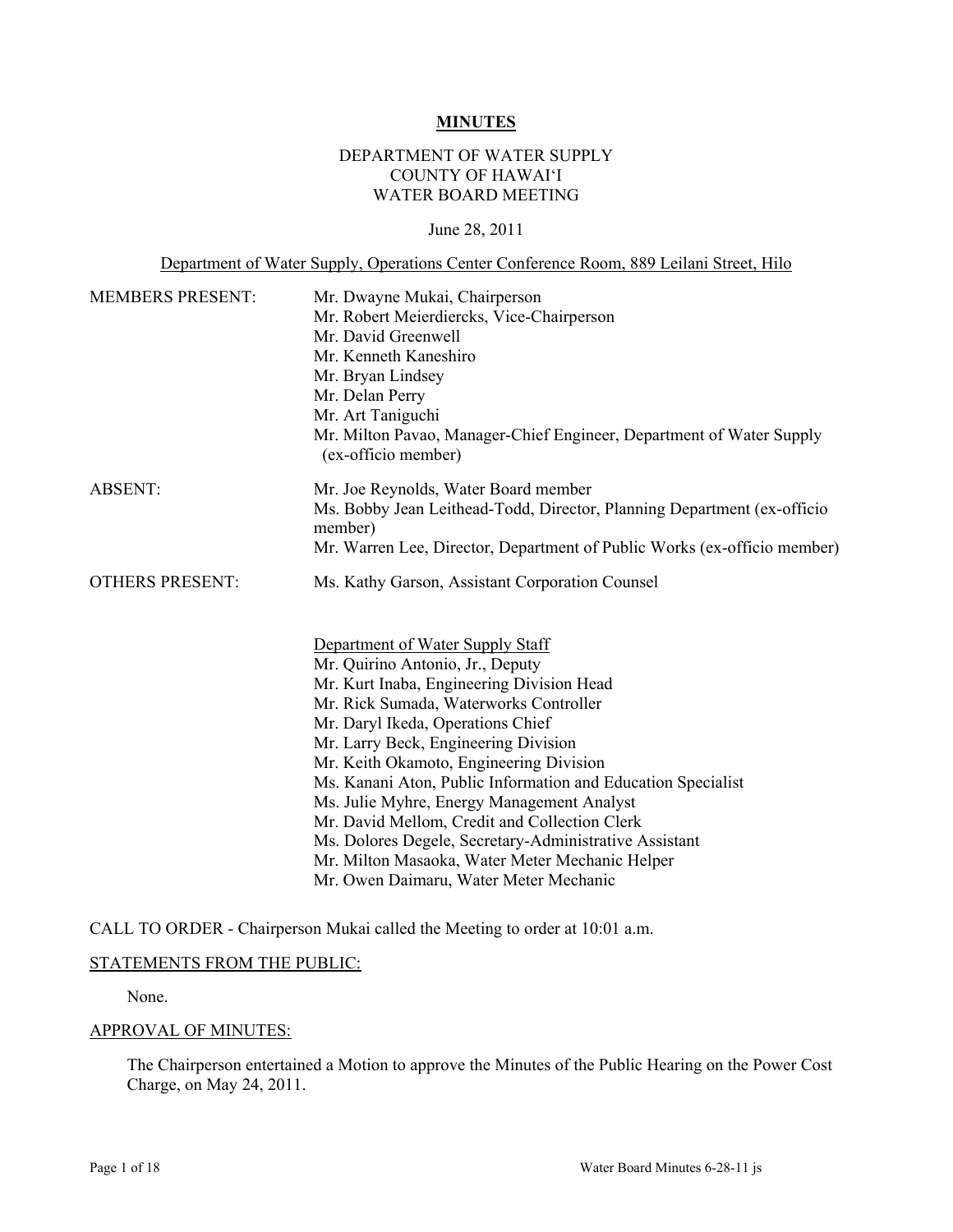ACTION: Mr. Meierdiercks moved to approve; seconded by Mr. Greenwell. Motion carried unanimously by voice vote.

The Chairperson entertained a Motion to approve the Minutes of the regular meeting of the Water Board, on May 24, 2011.

ACTION: Mr. Meierdiercks moved to approve; seconded by Mr. Perry. Motion carried unanimously by voice vote.

Chairperson Mukai thanked Mr. Kaneshiro for the malasadas and Mr. Perry for the papayas.

#### APPROVAL OF ADDENDUM AND/OR SUPPLEMENTAL AGENDA:

None.

# NORTH KONA:

## A. **IRRIGATION AGREEMENTS FOR VILLAGES OF LA'I'ŌPUA – PLANT MITIGATION PROJECT:**

The Department of Hawaiian Home Lands (DHHL) has a project to preserve and mitigate an endangered plant species, on those certain lands situated in and around TMK (3) 7-4-21:16 "Archaeological Preserve" and "Uhiuhi Preserve", on those certain lands situated in and around TMK (3) 7-4-21:011.

DHHL is asking for water service for these parcels. The service will be to provide irrigation water only.

DHHL has revised some of the items in the Department's typical irrigation agreement. It is being submitted for the Water Board's review and approval.

This item was previously approved at the March 22, 2011, Board meeting. However, DHHL requested further revisions after the Water Board approved the revised agreement.

The Manager-Chief Engineer recommended that the Water Board accept these documents subject to the approval of the Corporation Counsel and that either the Chairperson or the Vice-Chairperson be authorized to sign the documents.

MOTION: Mr. Meierdiercks moved to approve; seconded by Mr. Kaneshiro.

The Manager-Chief Engineer said that this project was aimed at protecting endangered plant species. He noted that with irrigation agreements, the water is consumed at the fourth block rate.

Mr. Meierdiercks said that the location was kitty-corner to the new West Hawai'i Civic Center.

Ms. Garson noted that these agreements had been approved at the March 22, 2011, Water Board meeting, but were being brought to the Board again because the indemnity language had changed. The new language says that neither party will be responsible for damage caused by the other party. Ms. Garson said the original language was standard language, but the language was altered to accommodate DHHL, which asked for further changes.

ACTION: Motion carried unanimously by voice vote.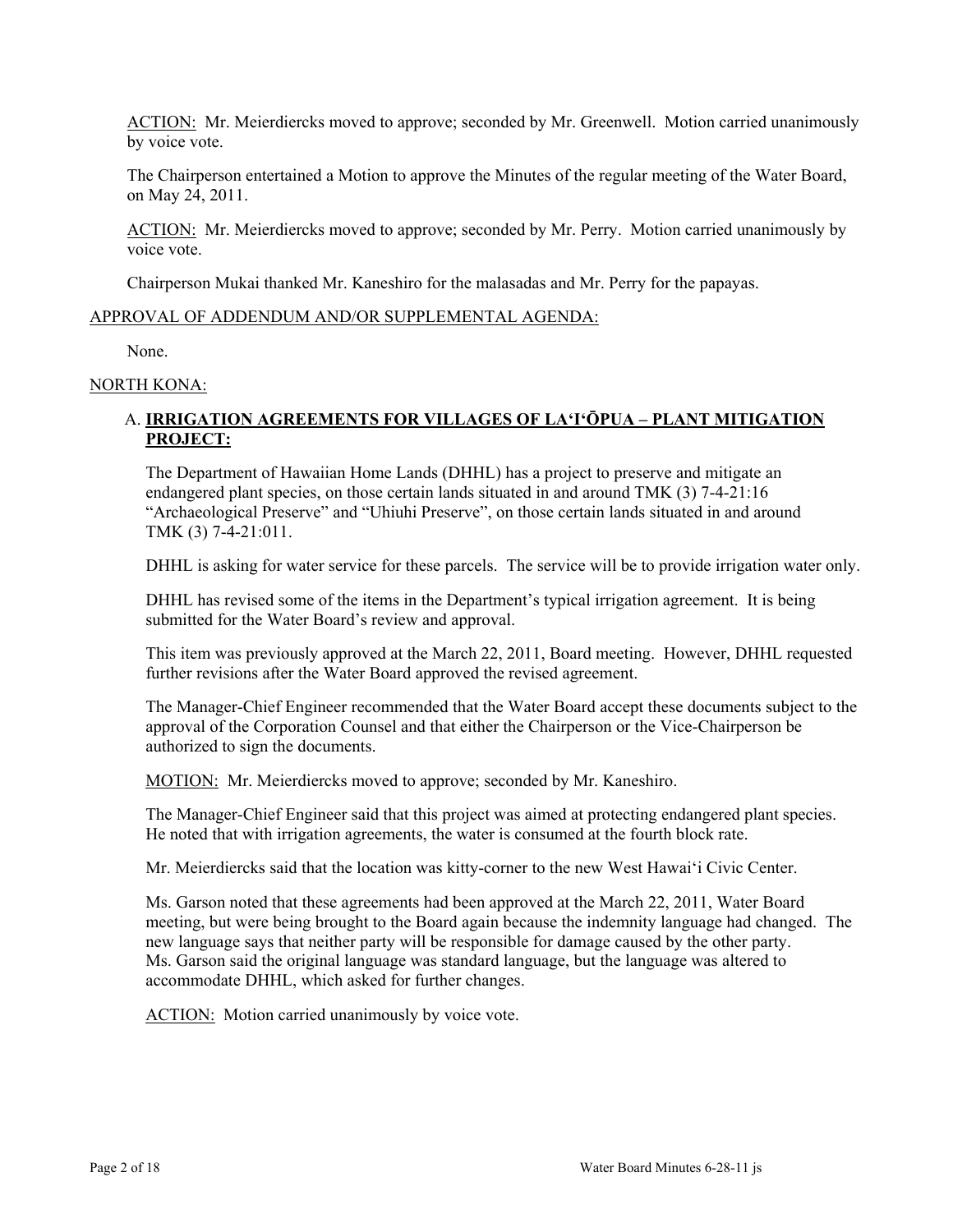#### MISCELLANEOUS:

#### A. **DEDICATION OF WATER SYSTEMS:**

The Department has received the following documents for action by the Water Board. The water systems have been constructed in accordance with the Department's standards and are in acceptable condition for dedication.

#### **1. GRANT OF EASEMENT AND BILL OF SALE**

Subdivision Application No. 2007-000680 Seller: Akaka Falls Development, LLC Tax Map Key: (3) 2-8-013: 004. portions Lots 4 and 5 E.W.O.: 2011-019 No. of Lots: 7 and Road Lot Zoning: A-20a, RS 7.5 Facilities Charge: \$3,570.00 Date Paid: 05/18/2011 Final Inspection Date: 02/23/2011 Water System Cost: \$5,400.00

## **2. GRANT OF EASEMENT**

(For Water Meter) Grantor: Bishop Museum Tax Map Key: (3) 8-2-013: 002 E.W.O.: 2011-023 Facilities Charge: \$ 12,560.00 Date Paid: 01/26/2010

The Manager-Chief Engineer recommended that the Water Board accepts these documents subject to the approval of the Corporation Counsel, and that either the Chairperson or the Vice-Chairperson be authorized to sign the documents.

ACTION: Mr.Meierdiercks moved to approve; seconded by Mr. Perry. Motion carried unanimously by voice vote.

## B. **JOB NO. 2011-974, SERVICE LATERAL INSTALLATION WITHIN STATE RIGHT-OF-WAY:**

The above-mentioned job involves a consultant agreement to provide the Department with approved plans to install service laterals within the State Right-of-Way island-wide, on an as-needed basis.

The selected vendor, Imata & Associates, Inc., will provide said services for the Hilo and Puna districts for \$8,350.00 per plan, and \$8,900.00 for all other districts, with a limit not to exceed \$100,000.00. The contract will be effective from July 1, 2011, to June 30, 2012.

The Manager-Chief Engineer recommended that the Board award JOB NO. 2011-974, SERVICE LATERAL INSTALLATION WITHIN STATE RIGHT-OF-WAY, to Imata & Associates, Inc., at the fees listed above, and that either the Chairperson or the Vice-Chairperson be authorized to execute the contract, subject to the approval of the Corporation Counsel.

MOTION: Mr. Greenwell moved to approve; seconded by Mr. Meierdiercks.

Mr. Greenwell asked whether this kind of thing has to come before the Board every time there is a meter in a State Right-of-Way.

The Manager-Chief Engineer explained that if the Board approves this award, it means that when DWS has water service applicants along State Highways, the Department can call on the consultant to do the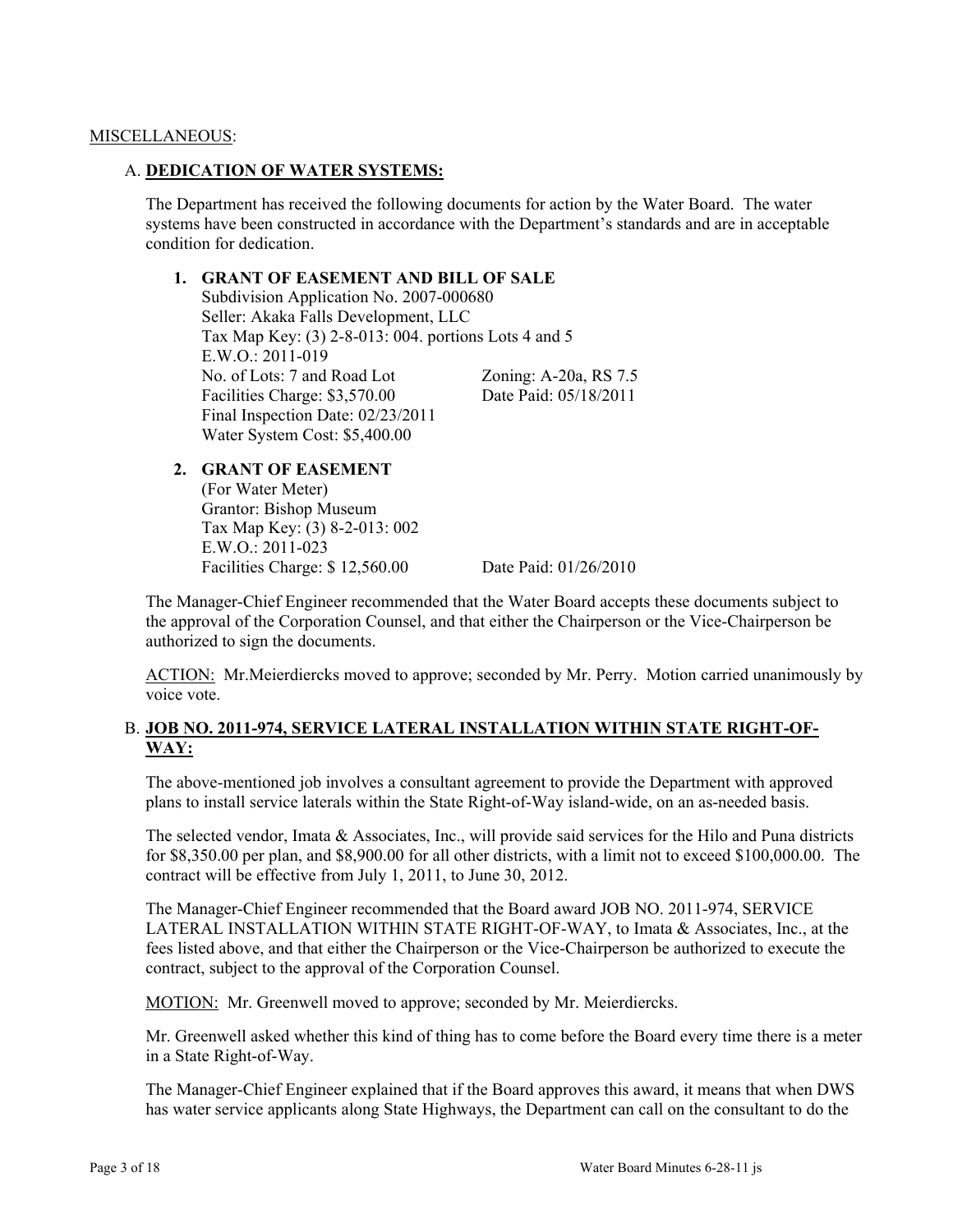plans. The Manager-Chief Engineer noted that up until about 15 or 20 years ago, the process for getting a permit from State Highways was very simple. It was simply a matter of DWS applying for a permit with State Highways and getting the permit quickly. These days, it is a far more cumbersome process. When DWS wants to put in a service lateral on the State Highway, State Highways requires that a fullsized plan be drawn up, and traffic control must be arranged for, etc. In the old days, somebody would apply for a service lateral along a State Highway, and DWS could probably put it in within two or three weeks. Now, because of all of the things that State Highways requires (all of the plans, traffic control, etc.), the applicant is lucky if he can get service in eight months. The Manager-Chief Engineer said that it remains relatively easy to install a service lateral along a County highway. However, it is really hard when dealing with State Highways, and the installation is outrageously expensive because it means closing down half of the road first (and hiring police for traffic control, etc.) Now it takes DWS six to eight months just to get the permit from State Highways.

Mr. Greenwell asked whether DWS does the work itself, or contracts it out.

The Manager-Chief Engineer said that it depends on the circumstances and the road itself. Sometimes, DWS staff does the work, with traffic control assistance from the police; and DWS hires a back hoe. In areas with a lot of traffic such as the Kea'au-Pāhoa Highway, DWS tends to contract the work out. DWS tries to do it in the most economical way possible, he added.

Mr. Perry asked if a Memorandum of Understanding or something similar could be done to alleviate the red tape.

The Manager-Chief Engineer said that DWS has tried to no avail. He said due to the myriad requirements, installing a simple service lateral along the State Highway is like doing a full-on project.

Mr. Meierdiercks said that the charges here will be billed back to the applicant. DWS, in effect, is just fronting the money for the applicant.

The Manager-Chief Engineer said he felt sorry for the people applying for service who live along State Highways. By the time they get the service, they end up paying \$27,000-28,000 for the service lateral.

Chairperson Mukai asked whether Imata & Associates, Inc., had been selected under State procurement procedures.

The Manager-Chief Engineer confirmed this.

ACTION: Motion carried unanimously by voice vote.

## C. **DISCUSSION REGARDING DEPARTMENT OF ENVIRONMENTAL MANAGEMENT (DEM) PROPOSAL TO COMBINE BILLING WITH DEPARTMENT OF WATER SUPPLY:**

Report on DWS's recent presentation to the Environmental Management Commission regarding the Department of Environmental Management's request to combine DEM's billing with DWS's billing.

The Manager-Chief Engineer said that Chairperson Mukai, Mr. Sumada and he had explained to the Commission about DWS's billing system and the Department's discussions with Oahu on piggybacking with their billing system. DWS had thought that DEM wanted information from the Department so that DEM could combine its billing system with DWS's billing system. Following the meeting, the Manager-Chief Engineer learned from a DEM staff member that it was not DEM's intent; DEM simply wanted information. Therefore, currently, there is no talk of combined billing.

Mr. Perry asked whether it would save money to combine the billing.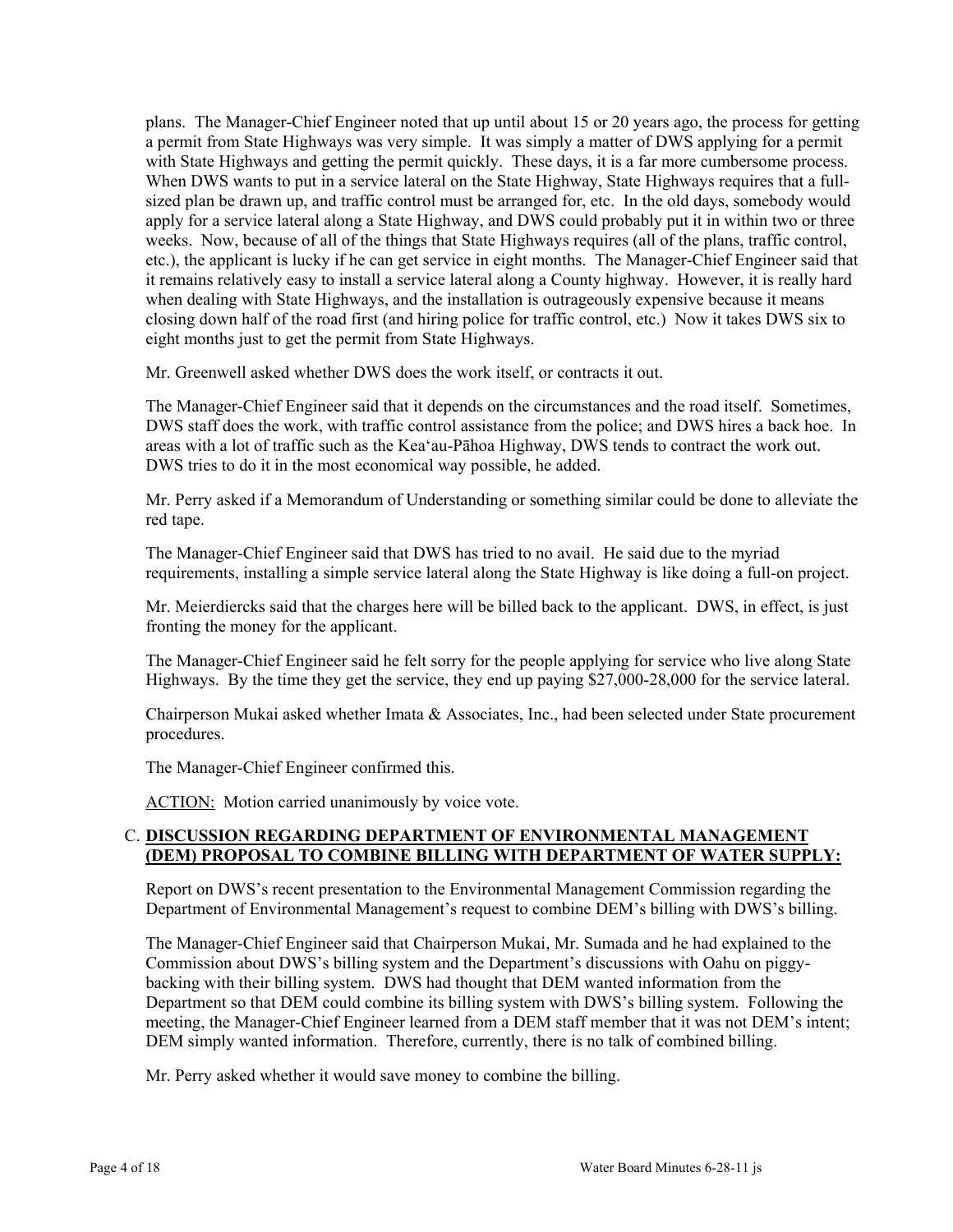The Manager-Chief Engineer said that DWS would certainly bill DEM if DWS combines its billing with DEM. However, DEM would probably save money if DWS did the combined billing. The issue that concerned the Manager-Chief Engineer is that it would be to DEM's advantage to have DWS's leverage to shut off service. The Manager-Chief Engineer said that the County Charter does not allow that. He said he was aware that DEM is looking for leverage to have their customers pay their bills. Right now, DEM has no such leverage. If a DEM customer does not pay his sewer bill, DEM cannot shut him off. That lack of leverage has been a constant problem for DEM, he said. DEM can put a lien on a delinquent customer's property, but that only matters when the customer wants to sell the property. The Manager-Chief Engineer reiterated that, according to the DEM staff person, DEM is not pursuing combined billing at this time.

Mr. Taniguchi asked about City and County of Honolulu.

The Manager-Chief Engineer said that Honolulu Water Supply amended their rules to allow the shutoff.

Mr. Taniguchi asked if DWS could do that, too.

The Manager-Chief Engineer said that it could be done, but it would require a rule change as well as a Charter amendment.

Mr. Kaneshiro asked how DEM determines the amount of the sewer charge.

The Manager-Chief Engineer said that it is based on DWS's billing (i.e., based on water use). Residential customers pay a flat rate, while commercial customers pay based on the gallons of water used.

Mr. Meierdiercks said that combining the billing would not be so beneficial for DWS. It would be totally beneficial for DEM, he added. DWS would have to change the Charter, etc., so it would cost DWS money up front to even do the combined billing. Once combined billing is in place, it would be to DWS's detriment because DWS would be the bad guy, Mr. Meierdiercks said.

The Manager-Chief Engineer noted that DWS would charge DEM per billing. He said that Oahu would charge DWS a few cents per bill, and DWS would do the same thing with DEM in the event of combined billing.

Ms. Garson noted that because DEM has not asked DWS to implement combined billing, the Department has not really explored the matter.

Chairperson Mukai said that DWS should research the matter, and keep an open mind on the subject.

## D. **REPORT OF AD HOC FINANCE COMMITTEE:**

The Water Board's Ad Hoc Finance Committee Chairperson, Mr. Art Taniguchi, has been investigating the three focus areas (DWS's policies on credit card use, cash control and vehicle take-home), which encompass the scope of the Committee's work. At this meeting, the Committee may do the following:

Discussion of DWS's cash handling procedures and proposed changes.

Mr. Taniguchi said the Committee had not met this past month, so there was no report. He said there would be a report at the next Water Board meeting.

## E. **ENERGY MANAGEMENT ANALYST UPDATE:**

Ms. Myhre referred to the quarterly Green Initiatives report she prepared for the Board. She pointed out a chart on the first page that shows DWS's average energy cost per kilowatt hour since 2004. She noted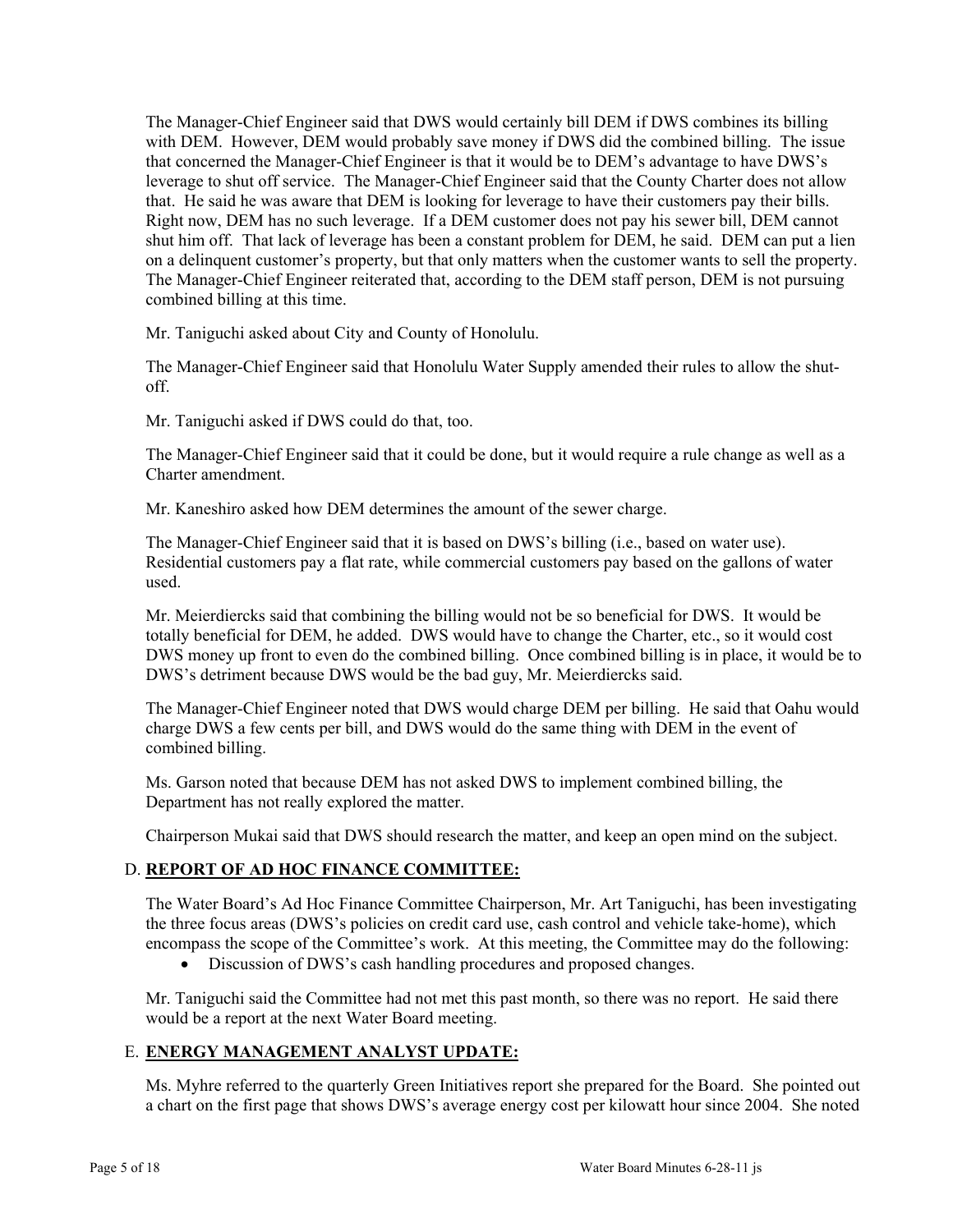that interestingly, the costs are about the same this calendar year to date as in 2008. On page 2, there is an explanation of how DWS's SCADA project affects energy use. DWS is planning to phase in the Hilo District into a SCADA system that allows the Department to communicate with its well sites to get data on flow, chlorine levels, pressure, etc. Using the SCADA system will eliminate the need for operators to travel to each site and thus reduce fuel use. After the Hilo District is phased in, the second phase will bring in the Hāmākua Coast area, and the third phase will link communications among the three baseyards: Kona, Waimea and Hilo. The return on investment is about six years, based on overtime saved and on eliminating the amount of driving that once was necessary. The chart on page 2 shows how much energy savings DWS is already realizing. The last page of the report is about DWS's leak detection program, showing a HELCO bill and how there was a huge spike in energy costs due to a leak. This shows how a leak caused an increase in energy use at the Pāpaikou Deep Well. By repairing the leaks, DWS is saving energy costs. Mr. Jon Arizumi, who is Ms. Myhre's contact at HELCO, also noticed the drop in DWS's energy use and asked about the dramatic drop. Ms. Myhre explained to Mr. Arizumi that DWS is continually looking for leaks, and she sent him information about DWS's leak detection system. She explained that looking at the HELCO bill is *one* way that DWS finds leaks. However, in this case, DWS found the leak using its own leak detection system.

Regarding the Mayor's Green Team, there will be a report at next month's Board meeting regarding the Vision 2015 Plan. The Manager-Chief Engineer was asked to assign someone to the County's team which is dedicated to implementing the 2015 Plan. Ms. Myhre has been assigned to this group, which is a kind of extension of the Green Team. This group will include all of the County departments, including departments that were not part of the original Green Team, such as Public Works, Fire Department, etc. Mr. Alex Frost of the Department of Research and Development will do a presentation on the 2015 Plan to the Board next month.

Regarding the Energy Advisory Commission, Ms. Myhre did not attend the most recent meeting. The Commission is focusing on the Hawai'i Energy Rebate System and the initiative to get Hawai'i County's fair share of the money, Ms. Myhre said. The Kohala Center recently did a study on the percentage of income that lower-income families pay toward their electric bills, and how this is inequitable, she said. The study is ammunition for the Energy Advisory Commission's case for getting more money to the Big Island, Ms. Myhre said.

Mr. Greenwell commended the Department for the downturn in fuel consumption due to fewer vehicles on the road, etc.

The Manager-Chief Engineer, touching on the leak detection program, said by finding leaks the Department can forestall the need to bring on new sources (and the expense of bringing on new capacity).

Mr. Perry asked if there were any technologies available that DWS is not using.

The Manager-Chief Engineer said there are many technologies available, and DWS is limited by how much it wants to spend. However, DWS has bought a large number of Perma-Loggers, which are really good at pinpointing leaks. He noted one particular leak at Hilo Airport whose detection saved the Department a significant amount of money. The leak detection program pays for itself, he added.

Chairperson Mukai, looking at the bar graph, asked whether it was safe to say that although DWS's energy usage is pretty stable, DWS's pumpage was actually higher because DWS has more wells online, etc.

The Manager-Chief Engineer said that the real way to judge the improvements is to look at the cost per 1,000 gallons, because that would encompass everything that DWS cranks into the equation.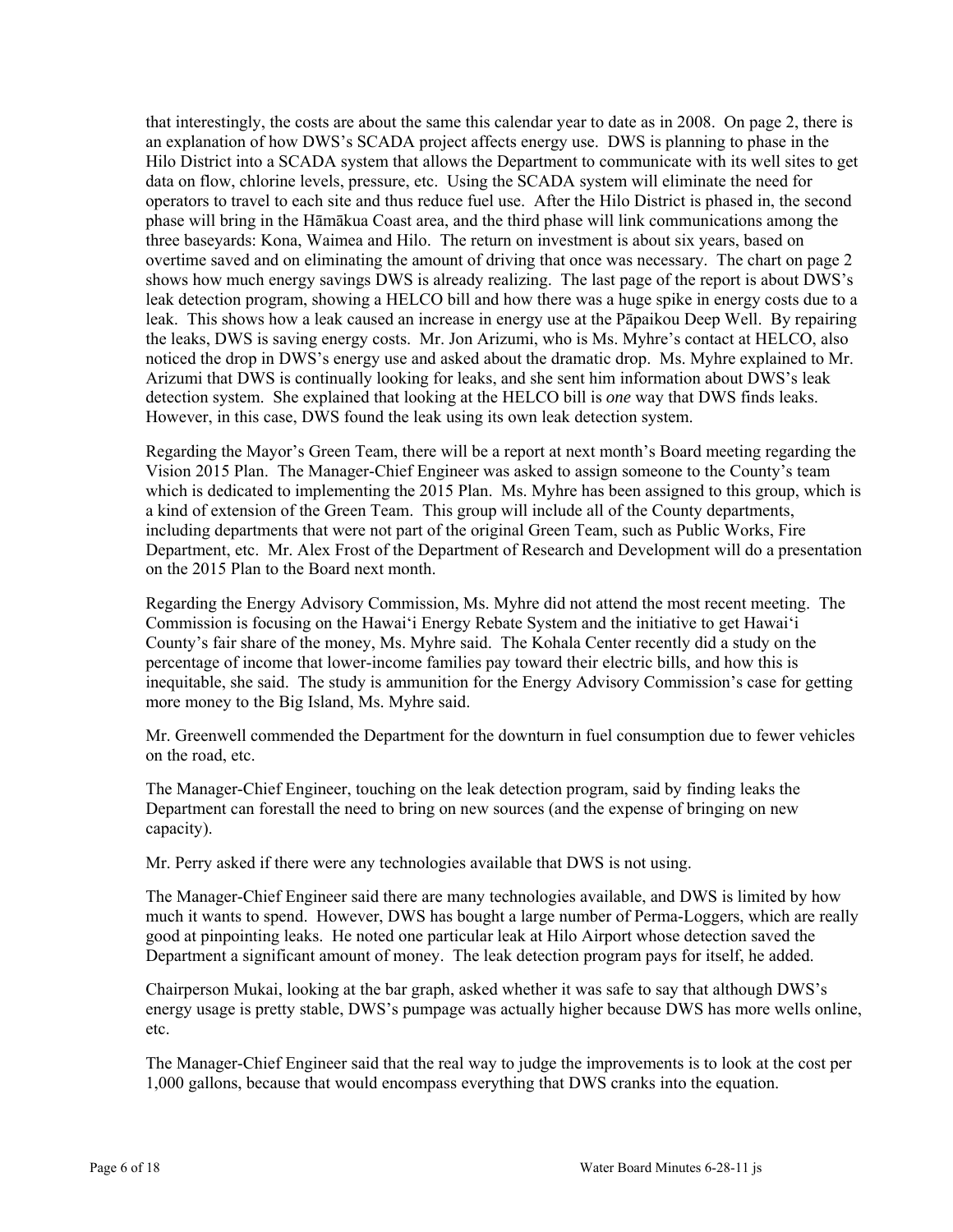Chairperson Mukai asked that the numbers regarding cost per 1,000 gallons be made available to the Board because they are a true indication.

The Manager-Chief Engineer said yes, because DWS is being more efficient in its pumping of water.

Chairperson Mukai agreed that yes, DWS is getting more bang for its buck.

Ms. Myhre noted that on the At-a-Glance list in her report, the average electricity cost to move water to customers is 88 cents per 1,000 gallons, or \$877.00 per million gallons of water moved.

Chairperson Mukai said that compared with a year like 2008, if the increased cost of fuel is factored in, the numbers look a lot better now.

The Manager-Chief Engineer said that Ms. Myhre's energy management efforts are definitely paying for her salary, and DWS is coming out ahead.

## F. **MONTHLY PROGRESS REPORT**:

No discussion.

## G. **REVIEW OF MONTHLY FINANCIAL STATEMENTS:**

Mr. Taniguchi asked when the latest adjustment of the Power Cost Charge takes effect.

Mr. Sumada said it took effect on June 1, 2011.

Mr. Taniguchi asked whether its effect on the deficit would be reflected this month, i.e., by the end of the fiscal year.

Mr. Sumada said that yes, there would be some improvement this month, but most of it would occur in July and August.

## H. **MANAGER-CHIEF ENGINEER'S REPORT:**

The Manager-Chief Engineer provided an update on the following:

- 1) Palani Road Transmission Waterline Project The Manager-Chief Engineer said things were going well, and the project is expected to be completed on time. Mr. Beck said that Mr. Teruo Matsumoto's driveway has been repaired, and the rock wall has been installed. Mr. Matsumoto now has the turning radius he once had, or even better. The rock wall turned out very well, too. DWS will be paving around the tanks this week. The trench drains in Mr. Mark Jernigan's driveway will be installed this week or next week, while Mr. Jernigan is away on vacation (per his request to CTS Earthmoving, Inc.) There was a minor change order, involving revision of some of the electrical conduit layout.
- 2) Hawaiian Ocean View Estates Project -- The Manager-Chief Engineer said that barring any problems with HELCO, the project should be completed on time. Last week, the Manager-Chief Engineer had a meeting at the Mayor's Office, attended by representatives from Ocean View. The Ocean View contingent told the Mayor that they want to be responsible for the water system when it is completed. That, of course, would be up to the Mayor to decide, because the funds were allocated by the State to the County, the Manager-Chief Engineer said. The Mayor indicated that the Ocean View contingent should go back and take a really good look at whether they really want to be responsible for the water system. If that is something that the Ocean View community really wants to do, the Mayor would try to accommodate them. However, the Manager-Chief Engineer said that he had concerns about State funds that had been given to County government being given to a private entity. The Manager-Chief Engineer was also concerned that the Mayor had asked DWS to operate and maintain the water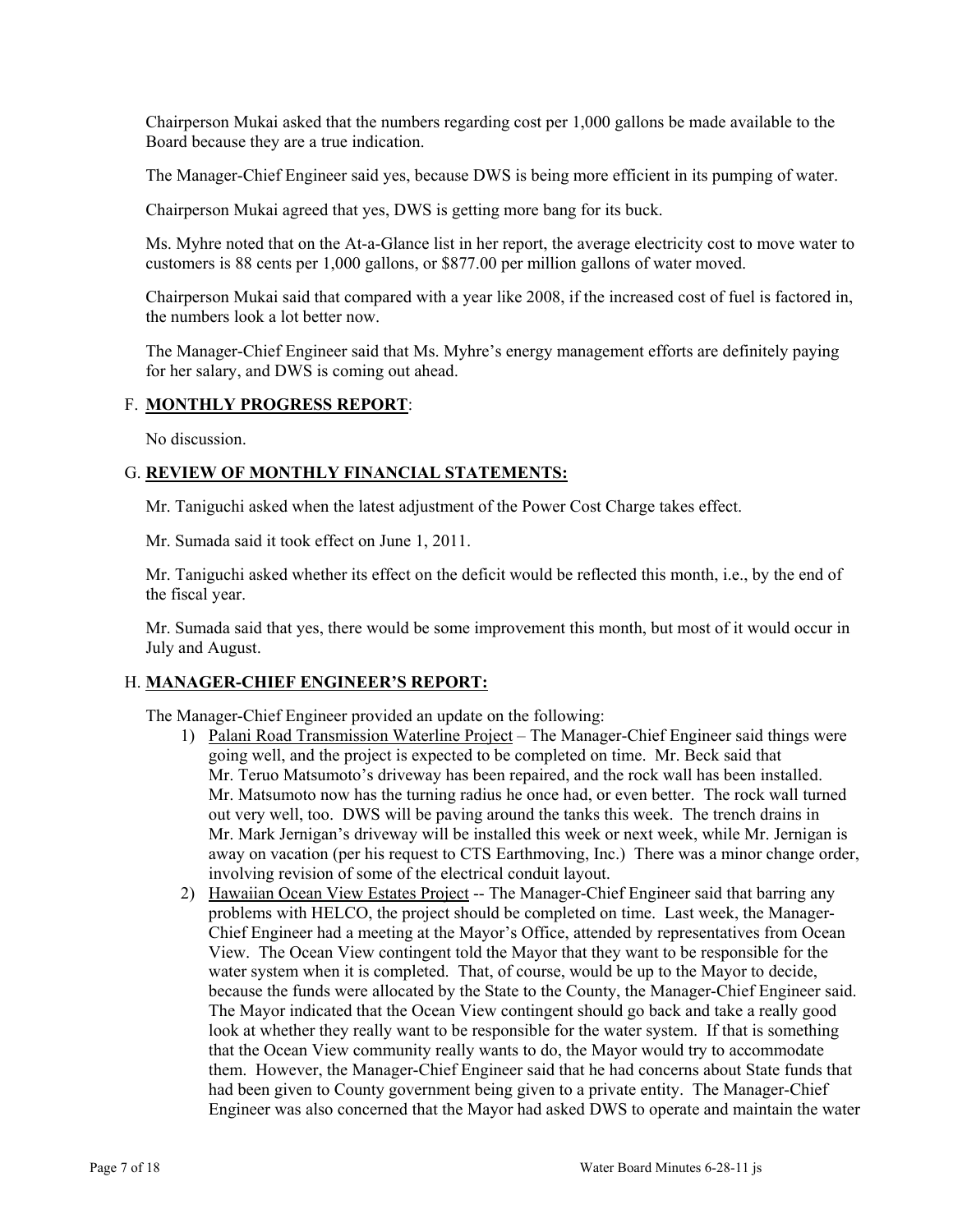- 3) Public Relations and Education Specialist Update Ms. Aton attended a Civil Defense (CD) Collaboration Meeting featuring the National Weather Service, which provided their forecast for the hurricane season. The meeting also reviewed CD systems for preparedness, response and recovery, along with agency responsibilities. DWS attended a Water Improvement District public hearing on Pu'ukala Subdivision in Kona, with the County Council. The community was supportive of the project, and the County Council moved to support the Improvement District. DWS attended the monthly Deputy Managing Director's meeting in Kona. Ms. Aton said DWS is hosting seventh graders from Hawai'i Preparatory Academy this summer, to the watershed areas in Waimea, the reservoirs and the Waimea Treatment Plant. Ms. Myhre and Ms. Aton are currently looking into how to educate the Department and the public about DWS's recently-signed energy policy. The latest Project W.E.T. teacher workshop is coming up in September. Ms. Aton asked the Board for suggestions on education opportunities for teachers, clubs or organizations regarding DWS and water stewardship. Ms. Aton said that West Hawai'i Today ran a story about the whole water source, and the Tribune-Herald ran a letter to the editor about the price of fuel and its connection to water. She provided copies of the two articles. Mr. Perry asked where the Improvement District is. The Manager-Chief Engineer said it is at the north end of DWS's system, in Kona. The subdivision, created before the ordinance requiring water infrastructure, has 81 lots. The Improvement District will bring in the pipes, fire hydrants and services to the front of the residents' homes. Mr. Perry asked how it is financed. The Manager-Chief Engineer said the financing comes through an Improvement District bond, and DWS was able to secure a loangrant from the U.S. Department of Agriculture's Rural Water Program. The loans are lowinterest, and the grant covers 20 percent of the total cost, so it is extremely beneficial to the residents. Ms. Aton said that the estimated out-of-pocket cost per lot is \$15,000.00. The Manager-Chief Engineer said it is \$15,000.00 per lot, spread over 30 years at an interest rate of about 3 percent. He encouraged the Board to have anyone interested in doing an Improvement District contact DWS, adding that the loan-grant program (plus the Improvement District bond) makes such improvements really affordable for subdivisions.
- 4) Upcoming HWWA conference Ms. Aton said DWS met with the Kaloko-Honokōkau National Park people, who want to do a presentation at the conference. The park is also offering the opportunity of a field trip for conferees. Conference registration packets are slated to be sent out in August.

The Manager-Chief Engineer said that Mr. James Souza will appear before the Board at next month's meeting. Mr. Souza, who is hearing impaired, has some concerns regarding leakages at his home that he could not hear. Mr. Souza, who lives in Honoka'a, wants to talk to the Board about forgiveness of his bill.

The Manager-Chief Engineer said that from tomorrow, he will be on vacation off-island for two weeks. The Deputy will take care of anything that the Board needs in the Manager-Chief Engineer's absence.

> 5) Recognition of Service Retirement – The Manager-Chief Engineer said that it was with a heavy heart that he was announcing the retirement of Ms. Dolores Degele, Secretary-Administrative Assistant at the end of this month. Dee, as she is known to everyone, started with the Hawai'i Redevelopment Agency in January 1988, where she worked for two years.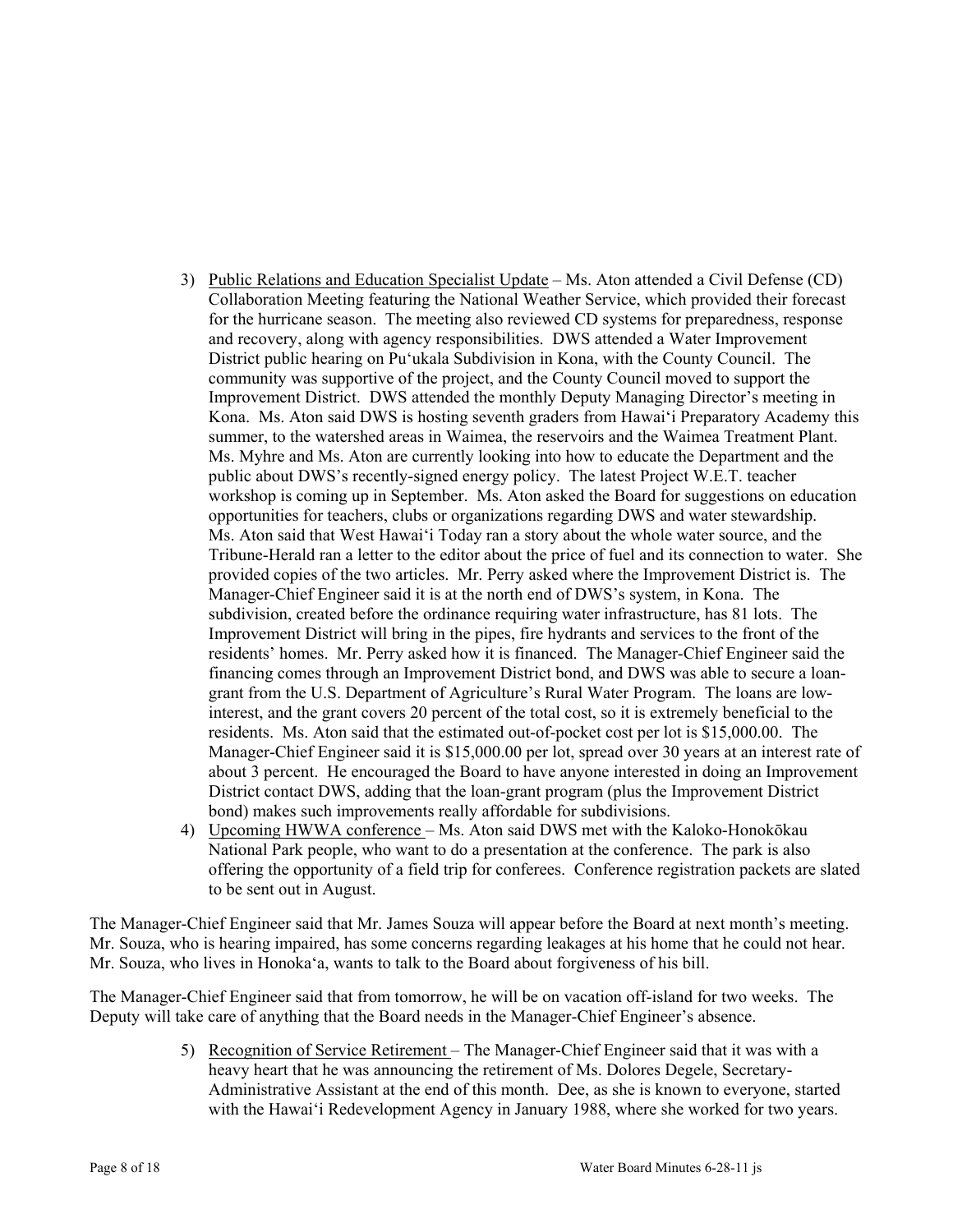Chairperson Mukai said he and Ms. Degele go way back to the 1980s, when Ms. Degele and the Chairperson's sister worked together at National Escrow. He thanked Ms. Degele for her years of devoted service, and wondered aloud how DWS could manage without her.

Ms. Degele thanked the Board for all that they do. DWS is a great department, and it was a difficult decision to retire but it was time for her to move on, Ms. Degele said. She thanked the Board for all that they do for the Department and for its employees.

Chairperson Mukai, as a reminder, noted that the Board invites all of the year's retirees to the Board's end of the year luncheon. He urged Ms. Degele to put it on her calendar to join the Board for the gathering, which this year will be held on December 20, 2011.

## I. **CHAIRPERSON'S REPORT:**

Chairperson Mukai noted that he, Mr. Lindsey and Mr. Taniguchi had recently attended the American Water Works Association (AWWA) national conference in Washington, D.C. Thanks to the great networking opportunities, Chairperson Mukai met people from the Homeland Security Agency and FEMA, who offered to put on a free workshop about emergency preparedness at the upcoming HWWA conference on the Big Island. Chairperson Mukai passed the information to Ms. Aton. Chairperson Mukai said he had spoken to several vendors, with an eye to whatever happens with the Ocean View site. Mr. Taniguchi said he would write a report of what he took away from the conference. Mr. Lindsey said that he and his wife learned a lot about how much work goes into delivering water to people's homes. Mr. Lindsey suggested that DWS consider sending an engineer to the national conference to learn about the new technologies available in the water industry. Chairperson Mukai said a representative from the Japanese government did a presentation regarding the water systems and how well they withstood the massive earthquake and tsunami in March. He noted that quake-resistant conduits were among the reasons that the water systems survived the disaster. The Manager-Chief Engineer said that was the reason that DWS exclusively uses ductile line pipe, because it has a rubber gasket that is able to take a five-degree deflection without leaking. In cases of earthquakes, DWS does not have leaks in its waterlines. He cited the example of waterlines in Kalapana that were inundated in lava – and yet the water kept flowing. The type of pipe that DWS is probably the best for the island's quake- and lavaprone conditions.

Chairperson Mukai reminded the members who attended the AWWA conference to submit their trip reports to the Secretary.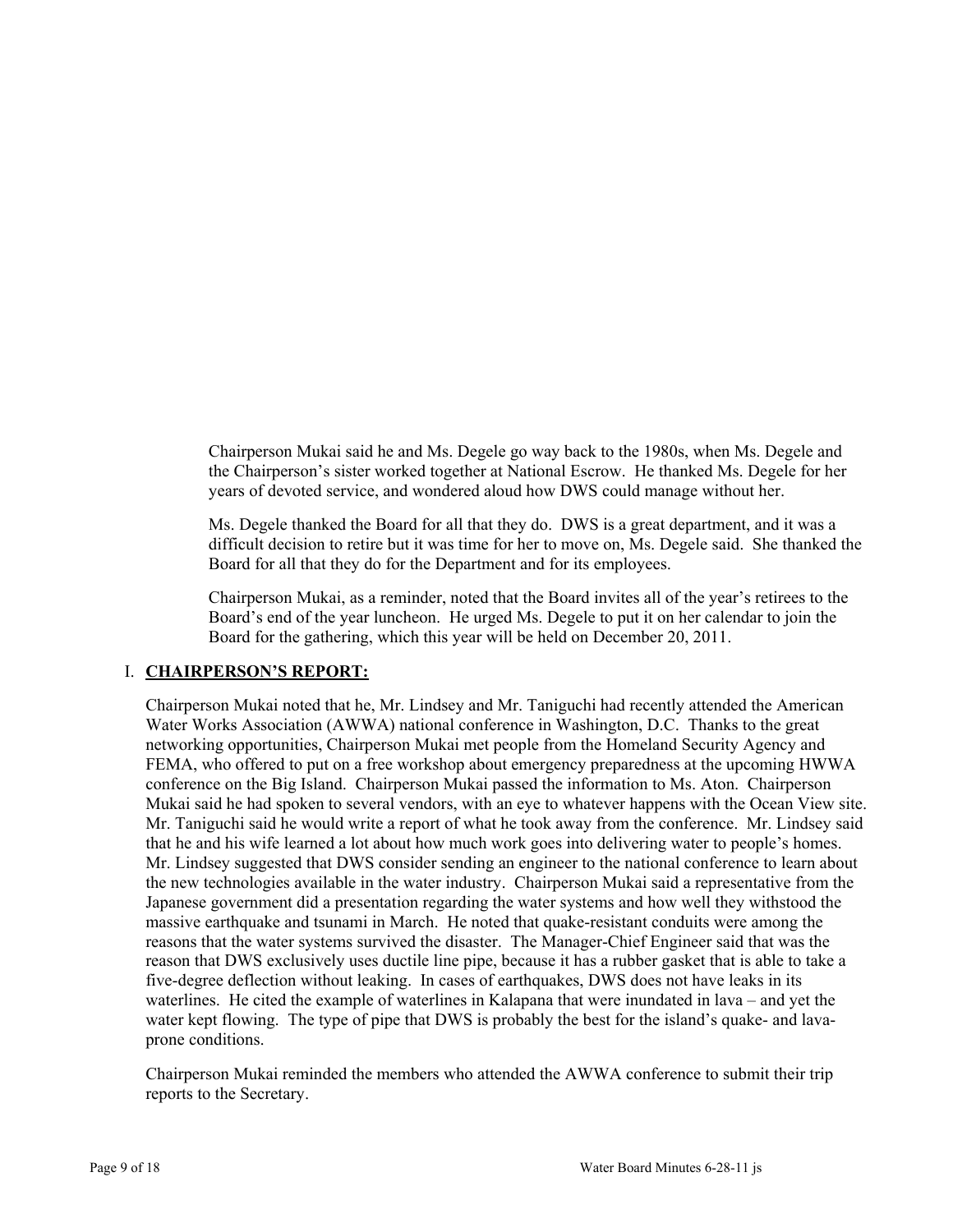Chairperson Mukai said that Mr. Kaneshiro provided the Board with research information with an eye to revamping the Manager-Chief Engineer's evaluation form. He asked that the matter be put on next month's Agenda.

Ms. Garson asked whether the Board would be discussing the performance evaluation form as a group.

Chairperson Mukai said yes, noting that an Ad Hoc Committee had been set up, comprising Mr. Kaneshiro, Mr. Perry and the Chairperson. Although the Committee has not met yet, it would meet and have a report ready for next month's meeting, Chairperson Mukai said.

#### J. **REPORT ON DELINQUENT ACCOUNTS:**

Mr. David Mellom, the Credit and Collection Clerk, noted that he had given a detailed summary of how he handles delinquent accounts at the October 2010 Water Board meeting.

Mr. Taniguchi asked whether it was necessary now to go into Executive Session.

Ms. Garson said it would depend on what kind of questions the Board had. If the question involved something that Corporation Counsel would need to answer, or something involving confidential information, the Board would go into Executive Session. She said the purpose of an Executive Session is to ask the Board's attorney questions about privileges, liabilities, or processes.

Mr. Lindsey asked about the section in Mr. Mellom's handout labeled "Final Accounts Being Reviewed for Write-off or Assigned to Collections." He asked how DWS determines what accounts get written off, and what accounts DWS goes after.

Mr. Mellom said the Final Accounts in the handout that get written off are past the Statute of Limitations. The Statute of Limitations that DWS uses is the same as the State: six years. Accounts also get written off when the customer files for bankruptcy (and the bankruptcy has been discharged). This means that DWS is not able to go after the money that is owed to the Department. Another instance where an account is written off is where the person is deceased and beyond claim, or where a customer has no assets.

Mr. Lindsey asked about a scenario whereby a customer is delinquent for six years and his account is written off. He asked whether a family member could apply for service for the same property.

Mr. Mellom said yes, currently the Department only goes after the applicant of the delinquent account, and does not go after family members. After an account is closed, any other person can come in and sign for the service, he said.

The Manager-Chief Engineer said that family members do come in and sign for service after an account has been closed. He asked Mr. Mellom to give an overview of what Mr. Mellom does once an account comes to him.

Mr. Mellom said that the open accounts are reviewed for delinquencies several times during a billing cycle before they ultimately reach the point of being disconnected (i.e., the account is not be pending adjustment for leakage, nor placed under a payment plan, etc.) Regarding *finaled* accounts, Mr. Mellom looks at 30 to 60 days **after** the account is closed. The procedure is to first send out a reminder letter saying there is a past-due balance that is still due. After that, a letter is sent out that states that if the balance is not paid, the account will go to a collection agency or Corporation Counsel. The number of finaled accounts is sizeable: about 100 accounts a month. It is a challenge to keep up with the accounts that are closed, especially amid the furloughs during the past year. The process is done manually and is time-consuming; Mr. Mellom sends roughly 50 accounts a month to collections. Many of them do get paid, but a certain number get written off, he said.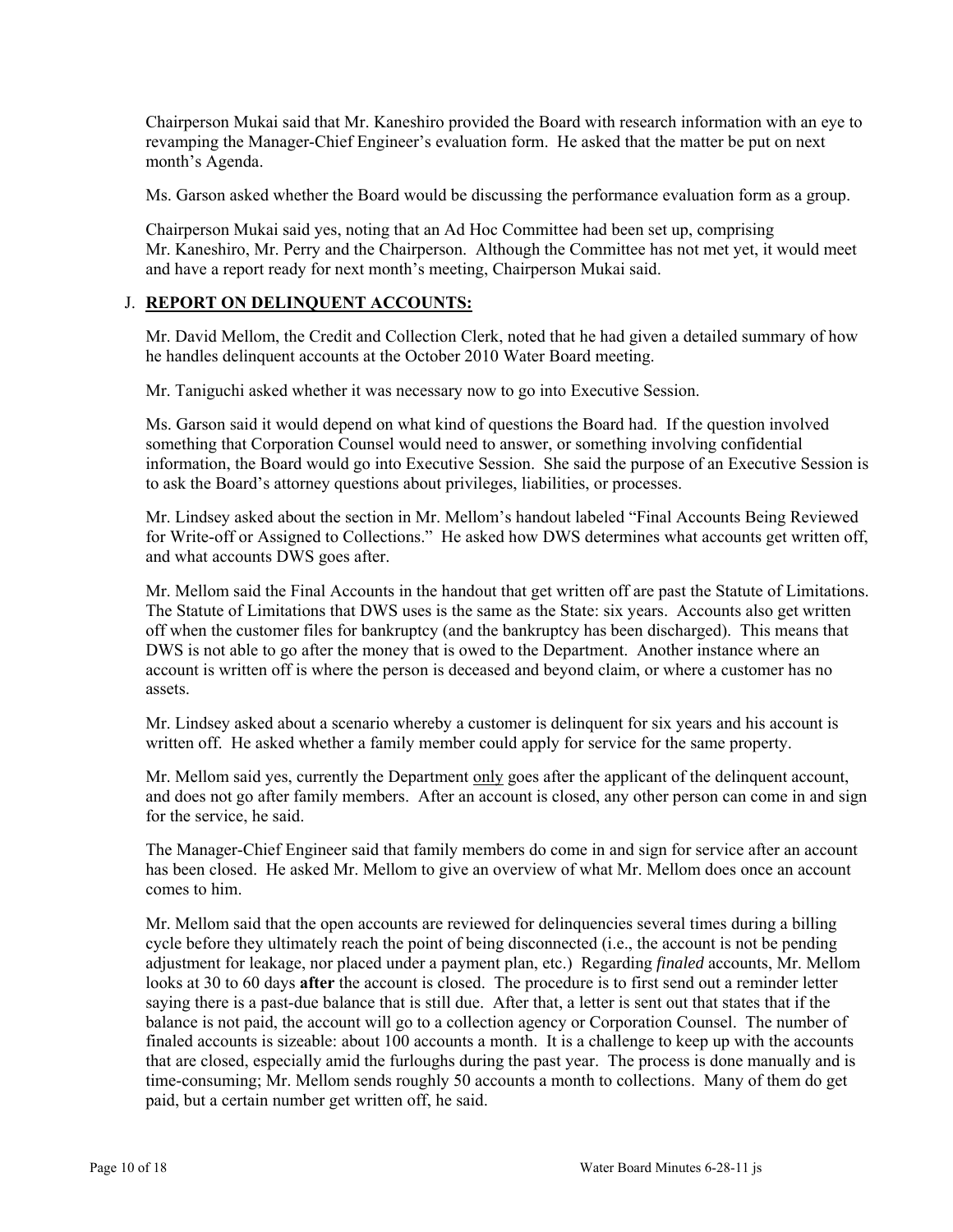Mr. Lindsey asked whether the Statute of Limitations is a law, or self-imposed.

Mr. Mellom explained that after six years, under the Statute of Limitations, DWS cannot legally go after delinquent accounts. This means that DWS cannot sue delinquent customers for the money. However, DWS's Rules and Regulations state that money due to the Department is *always* due to the Department. Therefore, even after an account is written off, the write-off is reversible. If DWS verifies that a customer applying for a new service had a previous delinquent account, the customer will have to pay up before signing for the new service.

Mr. Taniguchi asked whether the Frank Huff accounts are part of DWS's active receivables.

Mr. Mellom confirmed this.

Mr. Taniguchi asked if the \$600,000.00 was the amount currently at Frank Huff.

Mr. Mellom confirmed this.

Mr. Taniguchi asked what percentage Frank Huff charges DWS per collection.

Mr. Mellom said it was 25 percent. Therefore, if Frank Huff collects \$100.00, Frank Huff gets 25 percent of that.

Mr. Taniguchi asked whether the accounts are severely past due when they are assigned to Frank Huff.

Mr. Mellom said the accounts are only sent to Frank Huff when they are closed. This means that the customer has closed his account, and has not paid the final balance due.

Mr. Taniguchi asked what happens if the customer moves away.

Mr. Mellom said that that does happen, and the customer just closes the account without paying the final balance. Accounts like that go to Frank Huff, he said. Current active accounts do not go to collections; only closed accounts go to collections.

Mr. Taniguchi asked the difference between those accounts that go to collections, and the ones that are referred to Corporation Counsel.

The ones that go to Corporation Counsel are generally the larger balances, where there are indications that the customer has assets, and where it looks likely that DWS can sue and collect, Mr. Mellom said. He said there are about 1,000 accounts at Frank Huff, with many of them small balances of \$40-\$200. While the balances vary, generally they go to collections because there has been no contact (i.e., phone numbers out of service, mail returned without forwarding addresses, etc.) Accounts like that cannot be sent to Corporation Counsel because they would go nowhere. Frank Huff has the ability to throw the delinquency into a credit report, and the balances may get collected through that means, Mr. Mellom said.

Ms. Garson said that at one point a dollar benchmark of \$1,000.00 was established as a threshold amount for Corporation Counsel to get involved. A balance of \$1,000.00 or higher makes it worthwhile for an attorney to file a lawsuit. Corporation Counsel needs to ascertain that the person can be found, so that the person can be served with a complaint. Ms. Garson noted that although Corporation Counsel may get a judgment against a delinquent customer, it does not necessarily translate into money in the hand for DWS.

Mr. Taniguchi asked whether most of these 100 accounts a month that are sent to collections are renters.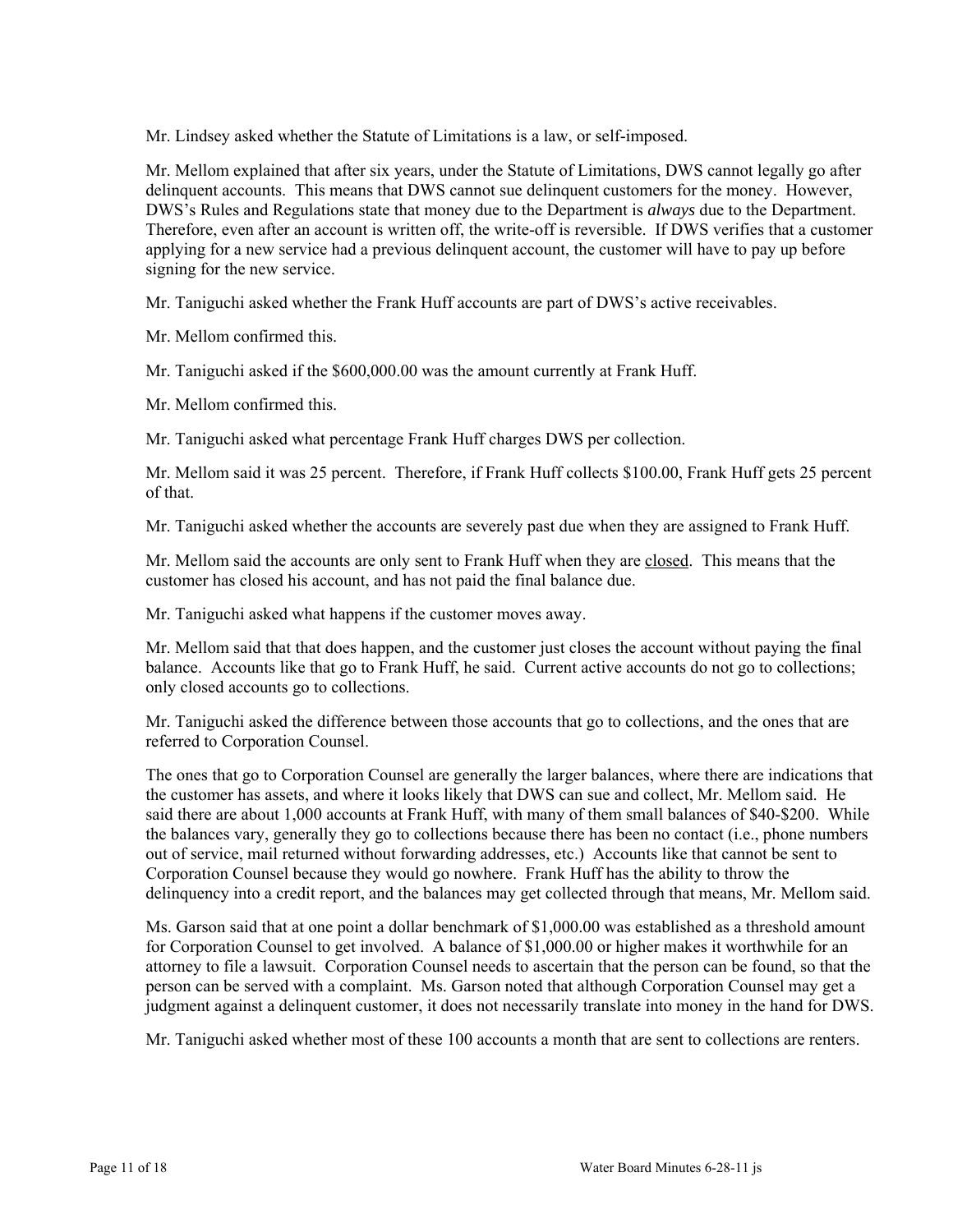Mr. Mellom said that there are a lot of renters. Generally, property owners living on their own property stay there and keep their water on; water is important to them. A lot of the closed accounts are tenants, who keep the account for a year or two, then close the account and fail to pay the final bill.

Mr. Taniguchi asked if DWS can go after a property owner for his tenant's delinquent balance.

Ms. Garson said no, not for a tenant who is not present or available.

Mr. Taniguchi asked if the Rules and Regulations could be changed.

Ms. Garson said the Board could do so, and noted that Waste Water Division of the Department of Environmental Management has tried to do so. The Water Board has discussed this issue in the past (i.e., whereby an owner co-signs an application with the tenant, and DWS would then be able to go after the owner for a tenant's delinquent balance).

Mr. Mellom said that Oahu has such language about co-signing in its water agreement. *(Mr. Mellom clarified after the meeting that it is actually* Maui *that has such language in its water agreement.)* 

Ms. Garson said that if an owner co-signs an application with the tenant, there would be grounds for DWS to sue or go after the owner as well as the tenant. This issue arose in the past, when a Board member who happened to be a Realtor strongly opposed co-signing. That Board member cited the case of an owner in Japan, whereby the property manager would face difficulties getting the overseas owner to sign every time there was a new tenant.

Chairperson Mukai said in any event, DWS needs to get paid for its services.

Mr. Taniguchi suggested revisiting the matter of co-signing.

Chairperson Mukai agreed that was a good idea; the Board should revisit the matter of co-signing.

Mr. Mellom said that it would be good to have co-signing.

Chairperson Mukai said that normally, property owners are liable for what their tenants do. For example, if the tenants do drugs, the owner could lose the property. He said that likewise, the owner should be held responsible for a delinquent water bill.

Mr. Meierdiercks agreed, saying the owner or the owner's representative should be held responsible.

The Manager-Chief Engineer said that the Board could look at an amendment to the Rules and Regulations.

Mr. Greenwell asked whether any of the delinquencies of \$1,000.00 and above are businesses. He asked whether there were any way that a business could be affected via their general excise license, i.e., their license to do business for failure to pay a water bill.

Mr. Mellom said that very few of the larger delinquencies are businesses. He noted that as of the most recent report, dated June 1, 2011, there were 112 accounts with delinquencies of \$1,000.00 and above. Of those, 59 accounts were pending leak adjustments. Twenty-nine of those accounts had payment arrangements upon which they were current. Most of those payment arrangements were because the customer had a leak, and the customer was paying the remaining balance after the leak adjustment. Of that entire list of 112 accounts, only two accounts were disconnected for non-payment, Mr. Mellom said.

Mr. Greenwell asked if they were businesses.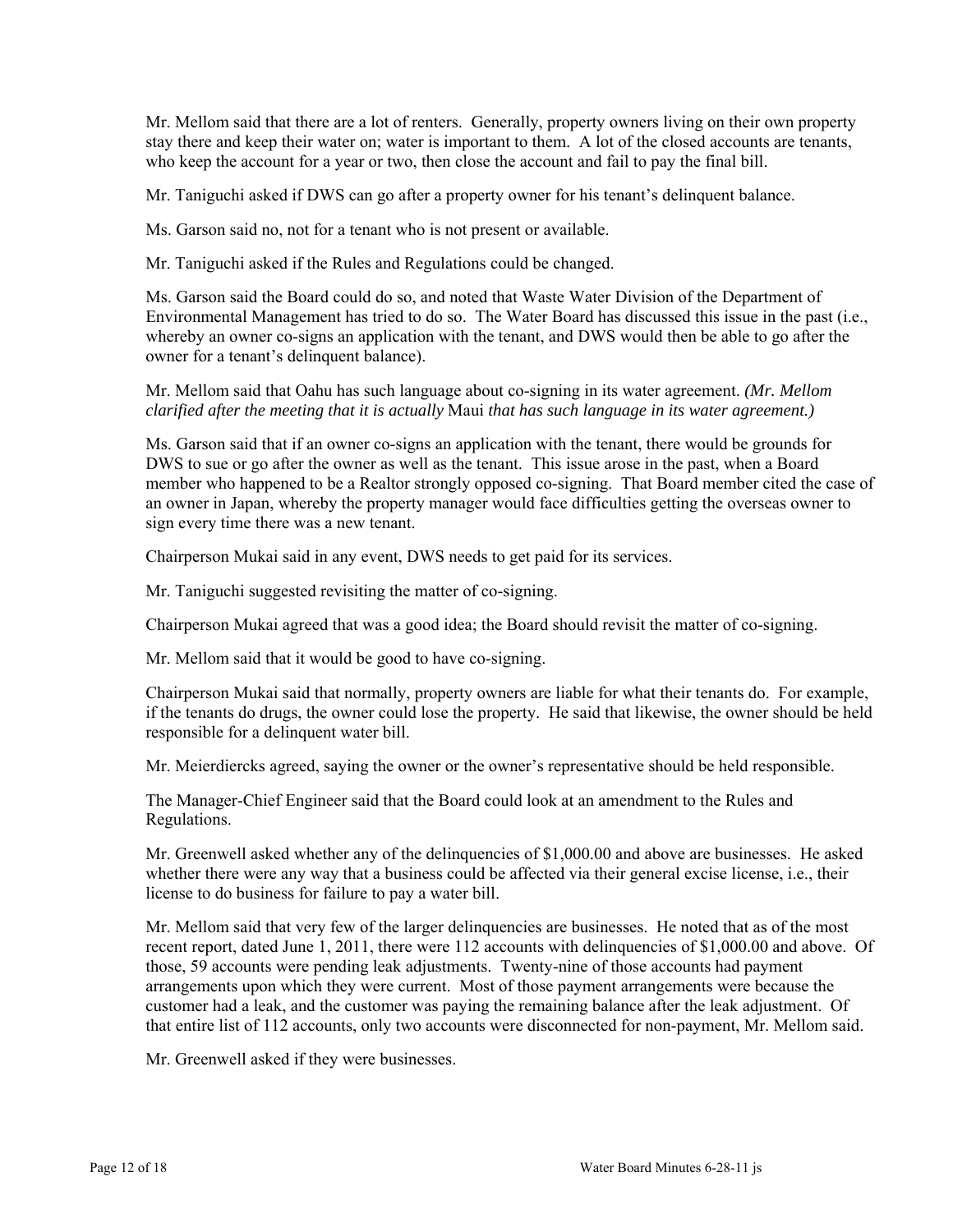Mr. Mellom said no, there were not businesses. He was not aware that there are any businesses that are having payment issues with the Department at this time. Mr. Mellom said that there were no resorts or hotels that are behind in their payments.

Mr. Taniguchi asked whether the over-90 day accounts, which represent a huge percentage of the delinquencies, were all assigned to collections or Corporation Counsel. He noted that the total was about \$1.3 million.

Mr. Mellom said that more than \$700,000.00 of the total was either with the collection agency (i.e., Frank Huff) or Corporation Counsel.

Mr. Taniguchi asked about the other half of the over-90 day delinquencies.

Mr. Mellom said that the other half is on active balances. He noted that these numbers are not exact, because some of them are actually just *late (*i.e., they might actually fall on the date past due). Some of the accounts could have been 15 or 30 days past due, at that point in time. He held up a 500-page report containing the 28,000 accounts from which the Aging Report summary was distilled. It would be a matter of going through the 500-page report account by account. He said that in any case, the totals are correct. He noted that the vast majority of accounts are closed accounts that are at Frank Huff. Most of these accounts were sent to Frank Huff in 2005, and the Statute of Limitations is soon going to run out on these accounts. Frank Huff will be sending Mr. Mellom a lot of accounts to write off, Mr. Mellom said.

Mr. Taniguchi said that his concern was that DWS has a huge amount of accounts that are over-90 days delinquent. He asked whether these accounts are true receivables. He noted that in a normal practice, if a company cannot collect on its own and the account is sent to a collection agency (in this case, Frank Huff), the company will not get back dollar for dollar. He said it should not be recorded as a full-dollar receivable. He asked how much of the \$1.3 million in over-90 day delinquencies are true receivables. He asked whether a portion of those accounts should be written off, and as DWS collects, brought in as recoveries.

Mr. Mellom said no, this may be the case in other companies or businesses that actually pay taxes on their revenues. It would seem to be the obvious thing to do to write off those accounts, and then send them to collection agencies. He noted that if DWS wrote off all of these accounts, and a customer subsequently came in to pay on what was listed as a zero balance on his account, it would be very difficult for DWS's customer service representatives to identify those balances as *still due.* Mr. Mellom said that he would be writing off a lot of those accounts, only to reverse those write-offs. It may be possible -- if an entire department were devoted to doing this, he said. Mr. Mellom said that in any event, all of this money is due to the Department. Regardless of whether DWS writes it off, it is doubtful that it would help DWS if these accounts were written off any sooner than the Statute of Limitations. He did not see that as being beneficial to DWS at all.

Chairperson Mukai said that his water bill is paid automatically, but one month he got a notice saying his account was delinquent. He asked how somebody on automatic payment could be delinquent.

Mr. Mellom said he did not know how this could happen, because customers on auto-pay have their accounts debited for their water bills on the due date.

Chairperson Mukai said that his own case does not matter. However, he asked if a "delinquency" like his would show up as a receivable, (assuming the bill was actually 15 days late).

Mr. Taniguchi said that in any case, such an account would not be in the over-90 day delinquency column.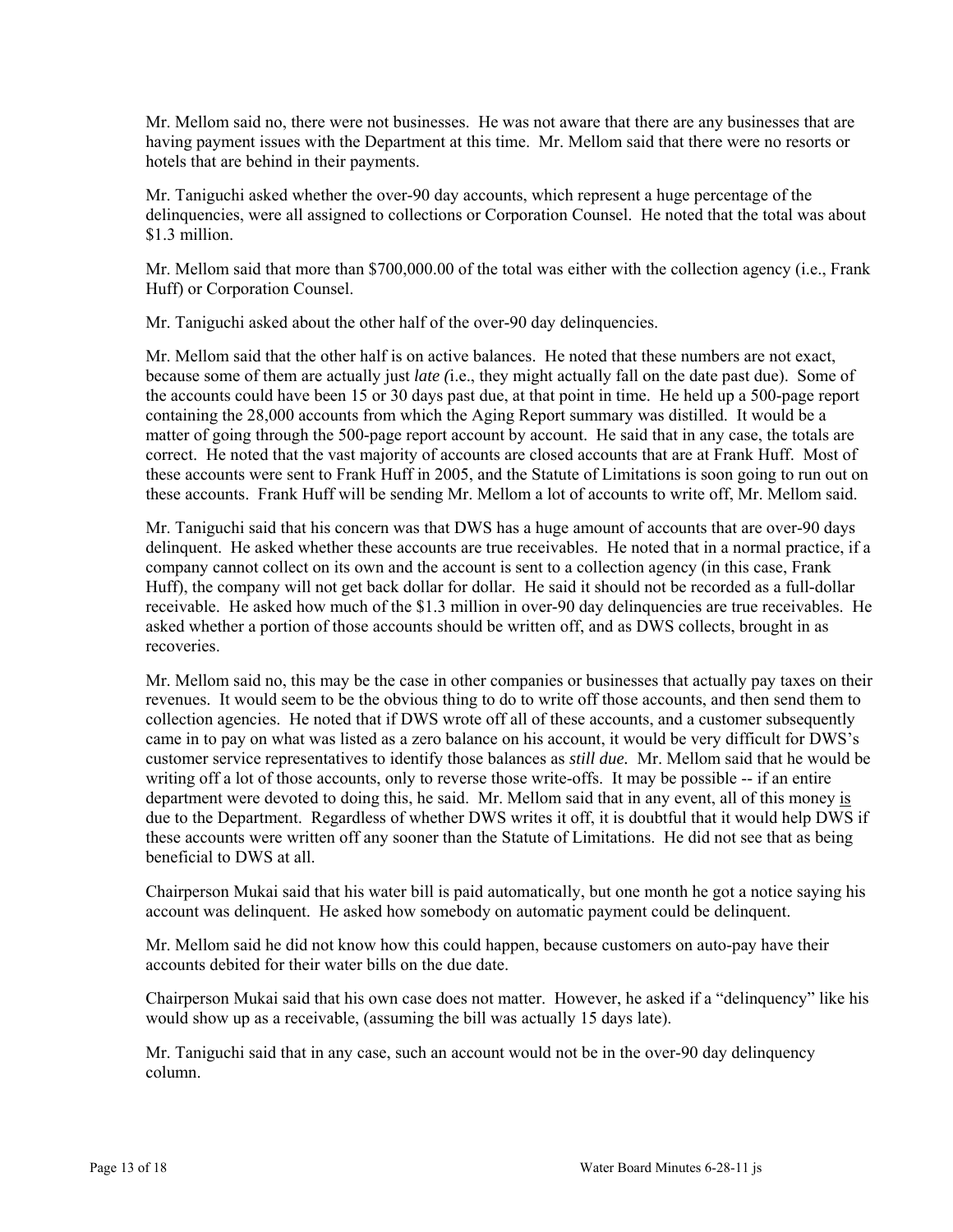Mr. Lindsey told Mr. Mellom that he had heard a lot of good things from people in the community about what Mr. Mellom does, and thanked him for his good work.

Chairperson Mukai agreed, and thanked Mr. Mellom for doing such a good job for the Department.

## K. **EXECUTIVE SESSION RE: DELINQUENT ACCOUNTS:**

The Water Board had anticipated convening an executive meeting, closed to the public, regarding the foregoing matter, pursuant to HRS Sections 92-4 and 92-5(a)(4), for the purpose of consulting with the Water Board's attorney on questions and issues pertaining to the Board's powers, duties, privileges, immunities and liabilities.

However, no confidential business was raised, so the Board did not go into Executive Session.

## *(The following discussion is a continuation of Item 6(J), REPORT ON DELINQUENT ACCOUNTS.)*

Ms. Garson asked if there were any questions from the Board, noting that she had placed the Executive Session on the Agenda as a precautionary measure.

Mr. Taniguchi asked if it was okay to inquire as to who the big delinquent accounts belong to.

Ms. Garson said yes, but it is not a legal question, so she cannot answer it in Executive Session.

Chairperson Mukai asked if Ms. Garson could look into the possibility of changing DWS's water agreements so that the owner of a property co-signs with the tenant.

Ms. Garson said sure, she could do that.

Mr. Taniguchi said the Board should not discuss the names of accounts.

Mr. Mellom said that to give a bit of perspective, there are only two accounts that have balances of \$10,000.00 or more. One is right at \$10,000.00, and the other is \$20,000.00. The \$20,000.00 account is due to a massive leak, where the customer paid \$60,000.00 of a total bill of \$80,000.00. That customer is going to get a credit on it, which will cover what the customer owe, Mr. Mellom said. The other account (the \$10,000.00) belongs to an association that is paying its balance down.

Mr. Taniguchi commented that a \$1,000.00 balance for a residence is a pretty big amount.

Mr. Meierdiercks said it could easily come to that, in the case of a leak.

Mr. Mellom agreed, saying that with a bimonthly bill, a lot of water can go through a leak during that time frame. He said that it is very easy for somebody to get a \$2,000.00 or \$3,000.00 water bill in a twomonth period.

Mr. Taniguchi asked whether all of the big balances were due to leaks.

Mr. Mellom said yes. He noted that there is no customer who is a high user who fails to pay. People who do not pay for months on end get letters notifying them of disconnection. Before that, DWS makes a courtesy call to the customer. Generally, if there is contact with the customer, the customer pays. DWS works out a payment arrangement with the customer, he added. Most of the large balances involve leaks.

## L. **DEMONSTRATION OF DWS'S WATER METER BENCH TESTS:**

Chairperson Mukai said that he had asked the Department to show the Board how an actual water meter works. Seeing how a meter test works will help the Board make decisions when a customer disputes his water billing due to an allegedly faulty meter reading, he said.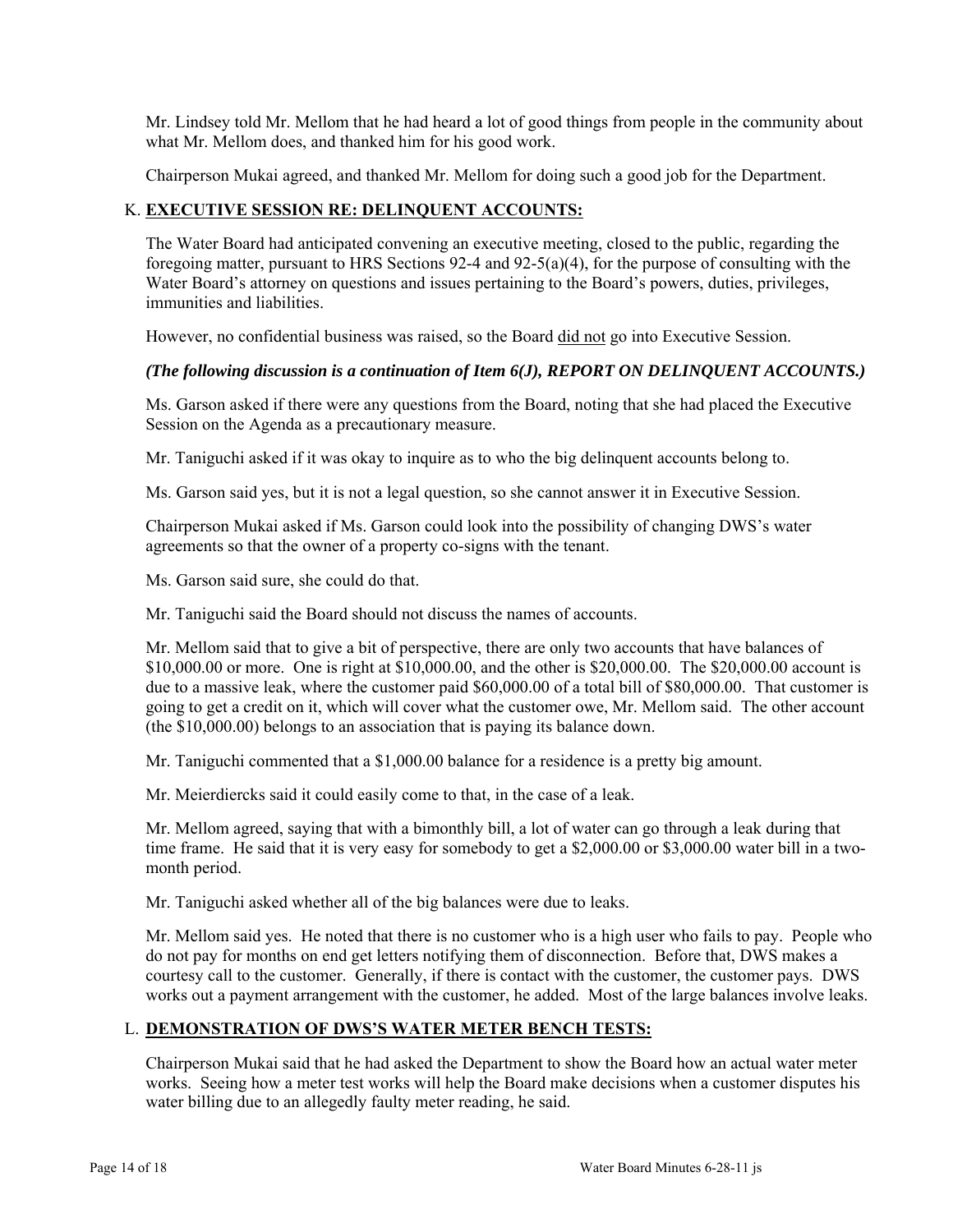*(The meeting briefly recessed at 11:17 a.m., and reconvened at the site of the demonstration at 11:21 a.m., in the Meter Room building.)* 

Staff provided a demonstration of how DWS tests water meters to ensure proper functioning and accurate billing.

Mr. Owen Daimaru, Water Meter Mechanic, and Mr. Milton Masaoka, Water Meter Mechanic Helper, joined the meeting at the Meter Room building at Hilo Operations Center, 889 Leilani Street, Hilo.

Mr. Masaoka said today the test involved a 5/8-inch meter, the typical size for households. DWS does three tests: a low flow test (at  $\frac{1}{4}$  gallon per minute), a medium flow test (at 2 gallons per minute), and a high flow test (at 15 gallons per minute), he said. Mr. Masaoka said he and Mr. Daimaru were already done with the low flow test at ¼ gallon per minute. Mr. Daimaru said the test itself took 40 minutes.

The Manager-Chief Engineer asked Mr. Masaoka and Mr. Daimaru to explain what they do, and to explain what they compare the test results to.

Mr. Masaoka said that they have measured tanks in the meter shed that are standard. There are 10gallon measured tanks and 100-gallon measured tanks.

Mr. Masaoka said right now, the medium flow test measures a two-gallon per minute flow. The water will reach up to the 10-gallon mark, and then drop by itself.

Mr. Daimaru said that for both the low- and medium-flow tests, the 10-gallon tank is used. In the low flow test, it was  $\frac{1}{4}$  gallon a minute, or 10 gallons over the course of 40 minutes. The meters that test good are cleaned and sent back into the field for reuse. Some of the really old meters are disposed of, he added.

Mr. Ikeda said that sometimes customers complain about their meter. The customer thinks that the meter is running too fast, so DWS put the meter on the bench to check whether it is working correctly. Sometimes, customers come to witness the meter test, he said.

Mr. Perry asked what percentage of meters tested run too fast.

Mr. Daimaru said zero; the meter never runs too fast. He compared water meters to cars; the older they get, the slower they move. He noted that at one time, DWS still had a lot of mechanical meters. Mr. Daimaru, who once was a meter reader, said sometimes customers would ask him to look at their meters. If a customer insisted that a meter be changed, DWS would send out a pipefitter to change the meter out. With a new meter, consumption would go up a little bit. Older meters will not give as accurate a reading; the registers slow down and the chambers do not work as well, he said.

Mr. Masaoka said he had some older meters that gave readings as accurately as newer meters. He showed an open view of the inside of a meter, showing the meter body and the chamber. He showed a new chamber, and explained that the water goes through and the magnet spins the register. He also showed an old chamber which was corroded and stuck; the water was not flowing well.

The Manager-Chief Engineer asked Mr. Masaoka to show how normally, the old meters will not read faster (i.e., more water flowing through), and instead will read slower (i.e., less water flowing through).

Mr. Masaoka said yes, usually, an older meter will wear out and water will seep through the wider gaps from the chamber as it moves. The newer meters generally give a more accurate reading of water flow than older ones.

Mr. Perry asked if DWS has a replacement policy after a meter reaches a certain age.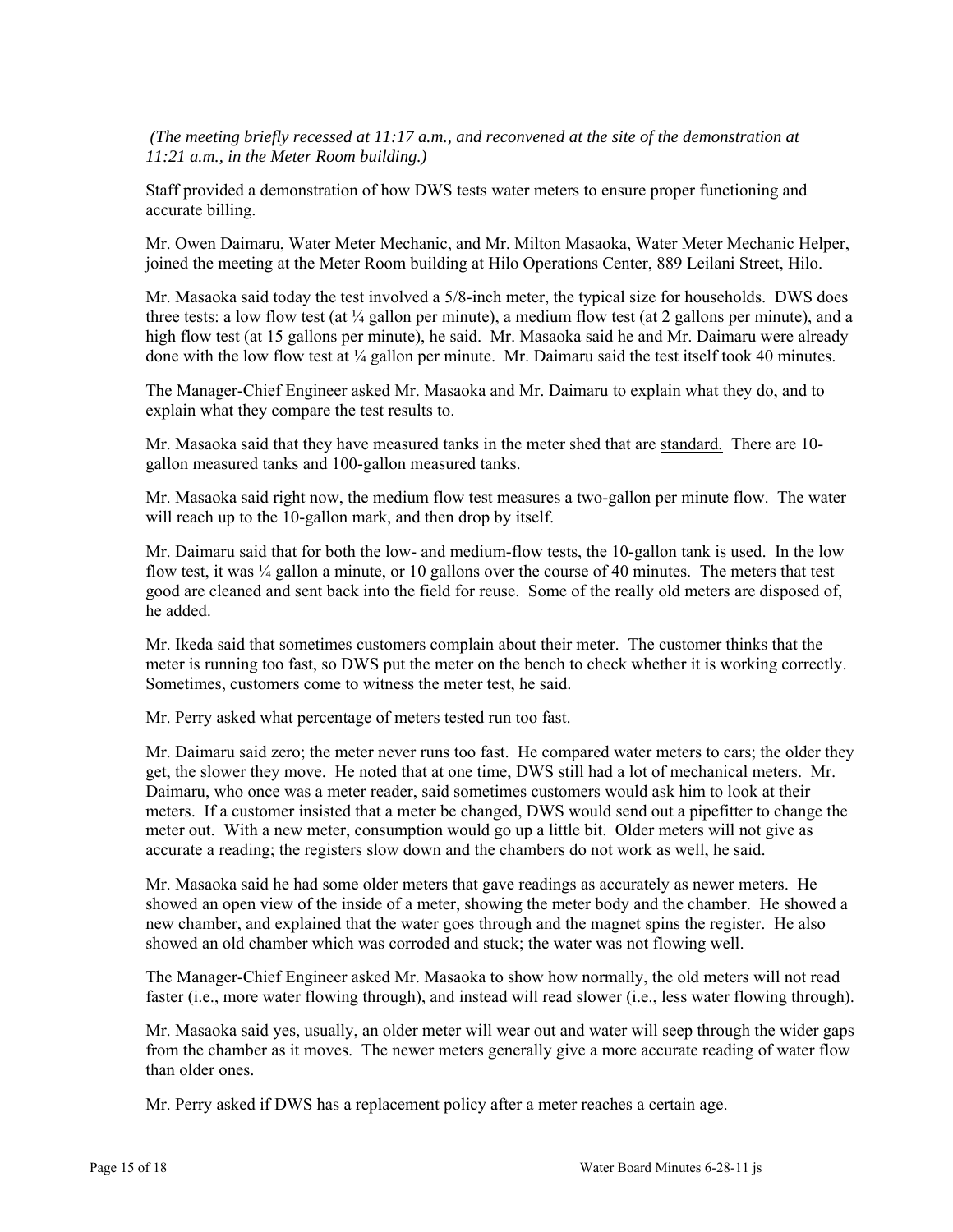Mr. Masaoka said yes, the policy is to replace meters that are more than 30 years in service.

The Manager-Chief Engineer said that it is interesting to hear reports from customers who say their meter is old, and therefore, the reading is high. However, it does not work that way; an older meter always reads less.

Mr. Masaoka said that when DWS changes a meter, the new meter will give a more accurate reading.

Mr. Perry asked the difference between a 30-year-old meter and a five-year-old meter.

Mr. Masaoka said that some meters run well for the entire 30-year life span; and some just fail. He thought it could be affected by the water content, whereby older services might have more sediment in the line, etc.

Mr. Daimaru said there were a lot of different factors. It depends on the size of the household, with a large family using more water and causing more wear and tear on the meter itself, he said.

The Manager-Chief Engineer noted that according to the American Water Works Association (AWWA), there is a tolerance allowed for each meter that is put into the field. As long as the meter is within that tolerance, the meter is considered okay. The tolerance is about 1-2 percent of the actual reading. Meter manufacturers must comply with the tolerances that are built into the AWWA standards.

Mr. Greenwell asked whether the new electronic meters are supposed to be more accurate.

Mr. Masaoka said that because the electronic meters are brand new, they are supposed to be more accurate.

Mr. Greenwell asked whether, as these meters age, they will still be expected to be more accurate than the old ones still use now.

Mr. Masaoka said with the new electronic meters, it is more a matter of convenience in picking up the meter reading. With the electronic meters, the meter readers do not have to go up and open each box; this saves time and money.

Mr. Taniguchi asked then, whether the meter itself going to be pretty much the same, with the key difference being that the reading is electronic.

Mr. Daimaru said the key difference is that the electronic meters have a different kind of register that transmits a signal. He noted that in testing the meters, if the low flow test for a 5/8-inch meter goes anywhere between 90-101.5 percent, the meter is considered good. There is a bit of leeway. With the medium- and high-flow tests, if the meter goes between 98.5 and 101.5, the meter is considered good.

Chairperson Mukai said that at one Board meeting, testimony came up that stated that a lightening strike could affect a meter.

Mr. Masaoka said he did not think it would affect the chamber itself, because there is no metal in there.

Mr. Taniguchi said there is a magnet in there someplace.

Mr. Masaoka showed where the magnet is.

Chairperson Mukai said the magnet is in the bottom. He asked if lightening would affect the spinning.

Mr. Masaoka said he did not think it would affect the register inside the meter.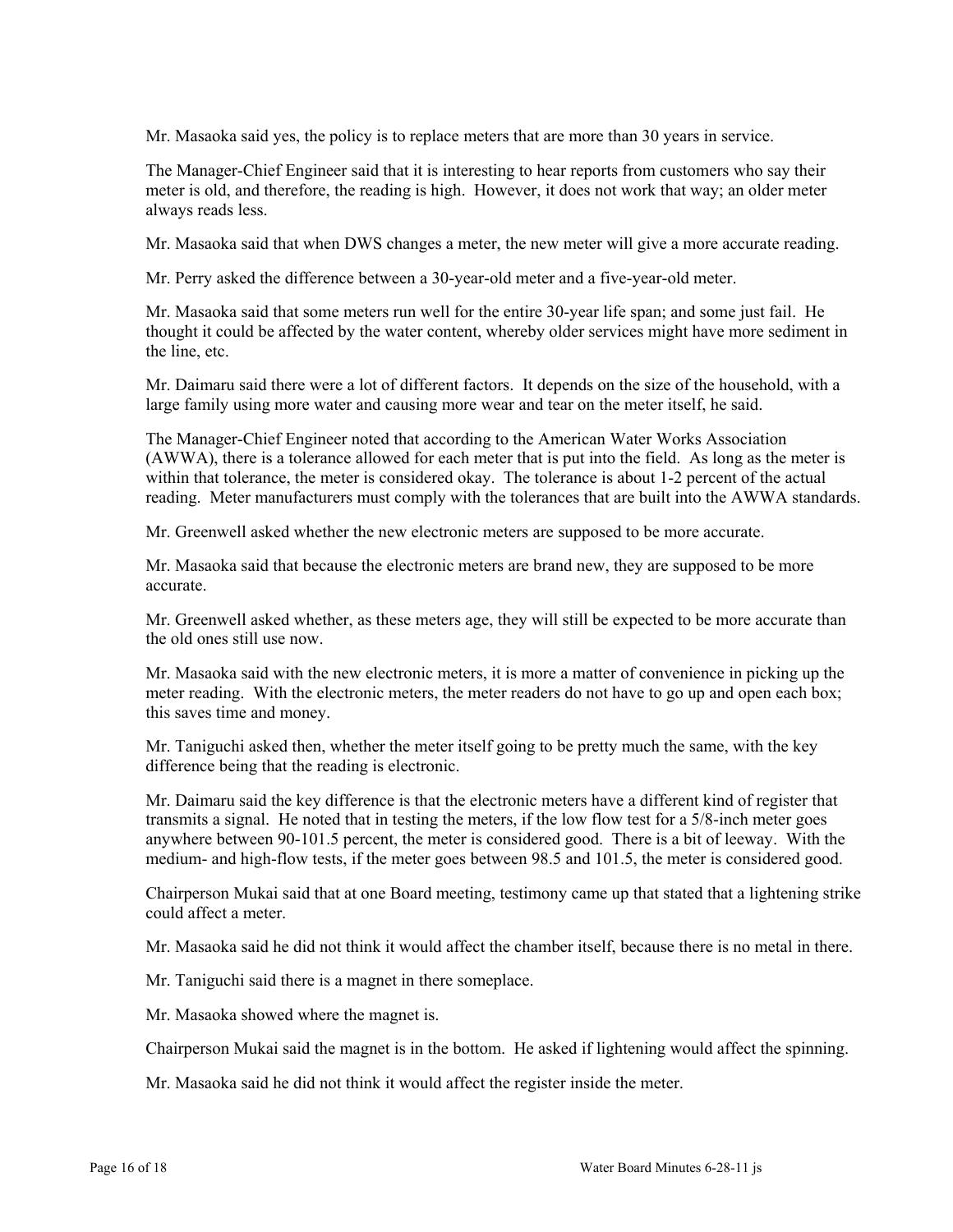Mr. Meierdiercks said if anything, it would run slower; it would not run faster.

Mr. Masaoka and Mr. Daimaru both agreed.

Mr. Meierdiercks said that if anything, the meter would run slow, even if it was demagnetized.

The Manager-Chief Engineer noted that these meters come in different systems of measurements. Hawai'i uses gallons per minute, whereas other jurisdictions use cubic feet as a measurement. Some places use liters, but Hawai'i is exclusively gallons, he said.

Mr. Masaoka said that after the spinning stops, he takes the reading from all of the meters lined up on the bench. He noted that the first reading, at  $\frac{1}{4}$  gallon per minute, the meter was running at 98 percent. Another reading had the meter running at 100 percent at 10 gallons per minute. One hundred percent means that the meter is running at 100 percent; the meter is running well. He confirmed that this was at 10 gallons. The tests are done on all of the other meters, including the last test which is for 15 gallons per minute.

Mr. Taniguchi asked whether any of these meters ever go over 100 percent.

Mr. Masaoka said that sometimes when a meter runs perfectly, it hits 101 percent, or occasionally even 102. However, most of the time, the meters run a little slower.

Mr. Perry asked if DWS checks new meters when they come in.

Mr. Masaoka said that new meters are just put into service. However, when meters come back to the shop for whatever reason, the meters need to be tested before being allowed back into service.

Mr. Greenwell asked if DWS tests all meters are 100 psi (pounds per square inch).

Mr. Masaoka confirmed this. The bench testers usually test several meters at a time, letting out  $\frac{1}{4}$ gallon at a time, two gallons at a time, etc. They try to have a full bench of 12 meters to test at a time, he added.

*(After the demonstration, the meeting again briefly recessed at 11:35 a.m., and reconvened in the Operations Conference Room at 11:40 a.m.)*

#### ANNOUNCEMENTS:

#### 1. **Next Regular Meeting:**

The next meeting of the Water Board will be held on July 26, 2011, at 10:00 a.m. at the Department of Water Supply, Operations Conference Room, 889 Leilani Street, Hilo, HI.

#### 2. **Following Meeting:**

The following meeting of the Water Board will be held on August 23, 2011, at 10:00 a.m. at the West Hawai'i Civic Center, Community Center, 74-5044 Ane Keohokalole Highway, Kailua-Kona, HI.

#### STATEMENTS FROM THE PUBLIC:

None. ADJOURNMENT

Chairperson Mukai adjourned the meeting at 11:42 a.m.

Senior Clerk-Stenographer

 $\mathcal{L}_\text{max}$